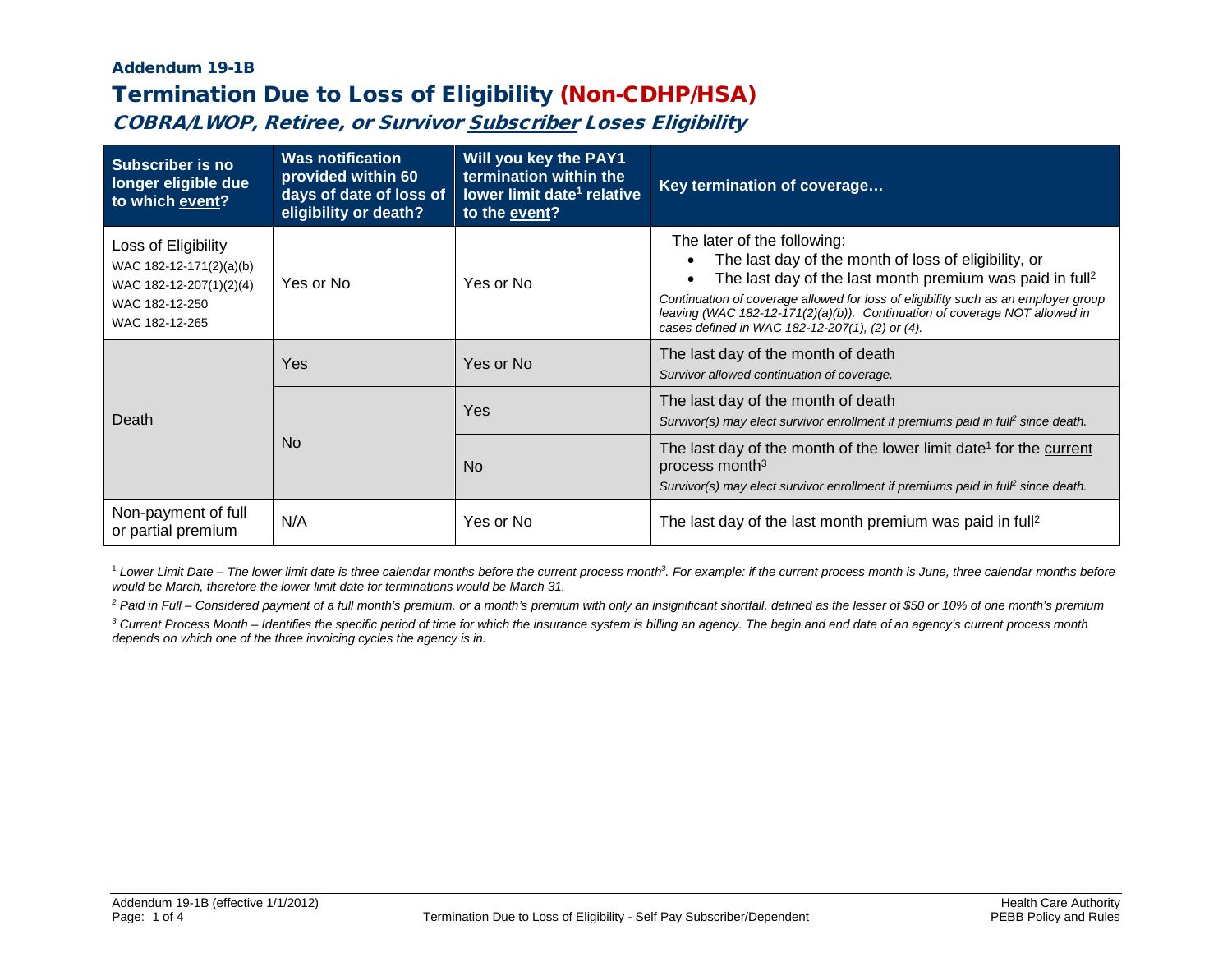## Addendum 19-1B Termination Due to Loss of Eligibility (CDHP/HSA)

COBRA/LWOP, Retiree, or Survivor Subscriber Loses Eligibility

| <b>Subscriber is no longer</b><br>eligible due to which<br>event?                               | <b>Was notification provided</b><br>within 60 days of date of<br>loss of eligibility or death? | Key termination of coverage                                                                                                                                                                                                                                                                                                                                                          |
|-------------------------------------------------------------------------------------------------|------------------------------------------------------------------------------------------------|--------------------------------------------------------------------------------------------------------------------------------------------------------------------------------------------------------------------------------------------------------------------------------------------------------------------------------------------------------------------------------------|
| Loss of Eligibility<br>WAC 182-12-171(2)(a)(b)<br>WAC 182-12-207(1)(2)(4)<br>WAC 182-12-250/265 | Yes or No                                                                                      | The later of the following:<br>• The last day of the month of loss of eligibility, or<br>• The last day of the last month premium was paid in full <sup>2</sup><br>Continuation of coverage allowed for loss of eligibility such as an employer group leaving (WAC 182-12-<br>171(2)(a)(b)). Continuation of coverage NOT allowed in cases defined in WAC 182-12-207(1), (2) or (4). |
| Death                                                                                           | Yes                                                                                            | The later of the following:<br>• The last day of the month of death, or<br>• The last day of the last month premium was paid in full <sup>2</sup><br>Survivor allowed continuation of coverage.                                                                                                                                                                                      |
|                                                                                                 | <b>No</b>                                                                                      | The last day of the month premium was paid in full <sup>2</sup><br>Survivor allowed to elect survivor enrollment if premiums were paid since death.                                                                                                                                                                                                                                  |
| Non-payment of full or<br>partial premium                                                       | N/A                                                                                            | The last day of the last month premium was paid in full <sup>2</sup>                                                                                                                                                                                                                                                                                                                 |

<sup>1</sup> Lower Limit Date – The lower limit date is three calendar months before the current process month<sup>3</sup>. For example: if the current process month is June, three calendar months before *would be March, therefore the lower limit date for terminations would be March 31.*

*<sup>2</sup> Paid in Full – Considered payment of a full month's premium, or a month's premium with only an insignificant shortfall, defined as the lesser of \$50 or 10% of one month's premium*

*<sup>3</sup> Current Process Month – Identifies the specific period of time for which the insurance system is billing an agency. The begin and end date of an agency's current process month depends on which one of the three invoicing cycles the agency is in.*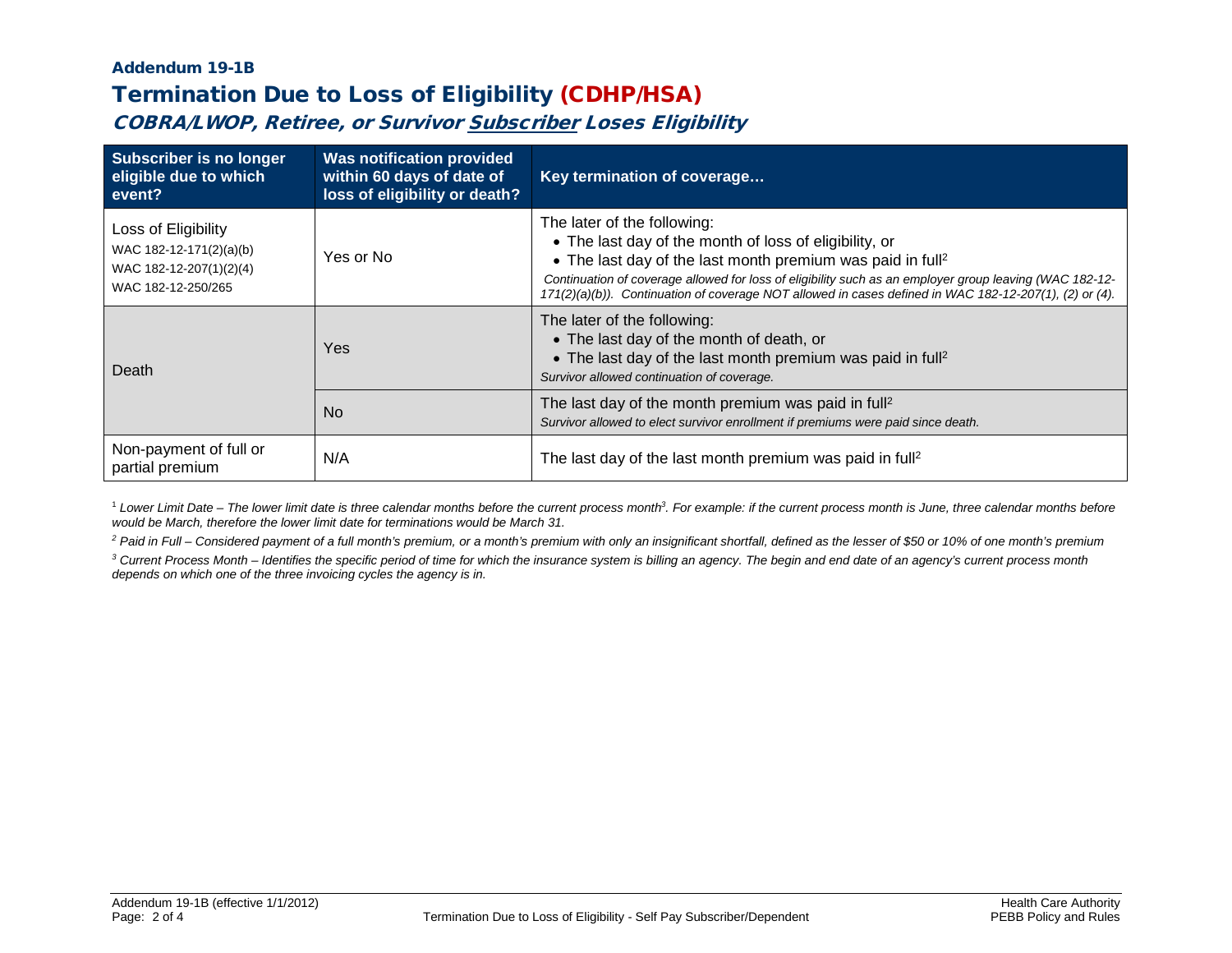# Addendum 19-1B Termination Due to Loss of Eligibility (Non-CDHP/HSA)

#### Dependent of COBRA/LWOP, Retiree, or Survivor Subscriber Loses Eligibility

*(e.g., loss of eligibility per WAC 182-12-260 or death)*

| Dependent is no<br>longer eligible due<br>to which event?                                                         | <b>Was notification</b><br>provided within 60<br>days of date of loss of<br>eligibility or death? | Will you key the PAY1<br>termination within the<br>lower limit date <sup>1</sup> relative<br>to the event? | Key termination of coverage                                                                                                                            |
|-------------------------------------------------------------------------------------------------------------------|---------------------------------------------------------------------------------------------------|------------------------------------------------------------------------------------------------------------|--------------------------------------------------------------------------------------------------------------------------------------------------------|
| Loss of Eligibility per<br>WAC 182-12-260<br>• Stepchild Note <sup>4</sup><br>• Dual Enrollment Note <sup>5</sup> | Yes                                                                                               | Yes or No                                                                                                  | The last day of the month of loss of eligibility<br>(Continuation of coverage allowed.)                                                                |
|                                                                                                                   | No.                                                                                               | Yes                                                                                                        | The last day of the month of loss of eligibility<br>(Continuation of coverage NOT allowed)                                                             |
|                                                                                                                   |                                                                                                   | No.                                                                                                        | The last day of the month of the lower limit date <sup>1</sup> for the current<br>process month <sup>3</sup><br>(Continuation of coverage NOT allowed) |
| Death                                                                                                             | Yes                                                                                               | Yes or No                                                                                                  | The last day of the month of death                                                                                                                     |
|                                                                                                                   | No.                                                                                               | Yes                                                                                                        | The last day of the month of death                                                                                                                     |
|                                                                                                                   |                                                                                                   | <b>No</b>                                                                                                  | The last day of the month of the lower limit date <sup>1</sup> for the current<br>process month <sup>3</sup>                                           |

<sup>1</sup> Lower Limit Date – The lower limit date is three calendar months before the current process month<sup>3</sup>. For example: if the current process month is June, three calendar months before *would be March, therefore the lower limit date for terminations would be March 31.*

*<sup>2</sup> Paid in Full – Considered payment of a full month's premium, or a month's premium with only an insignificant shortfall, defined as the lesser of \$50 or 10% of one month's premium.*

*<sup>3</sup> Current Process Month – Identifies the specific period of time for which the insurance system is billing an agency. The begin and end date of an agency's current process month depends on which one of the three invoicing cycles the agency is in.*

*<sup>4</sup> Stepchild Loss of Eligibility – The stepchild relationship to a subscriber ends on the same date the subscriber's legal relationship with the spouse or domestic partner ends through divorce, annulment, dissolution, or termination.*

*<sup>5</sup> Dual Enrollment is Prohibited – PEBB health plan coverage is limited to a single enrollment per individual. A dependent of a PEBB subscriber who becomes eligible as an employee*  for the employer contribution toward PEBB coverage must return forms to enroll in or waive PEBB medical within 31-days after they become newly eligible. If he or she does not waive *medical, termination of coverage as a dependent must coincide with the date coverage begins as an employee.*